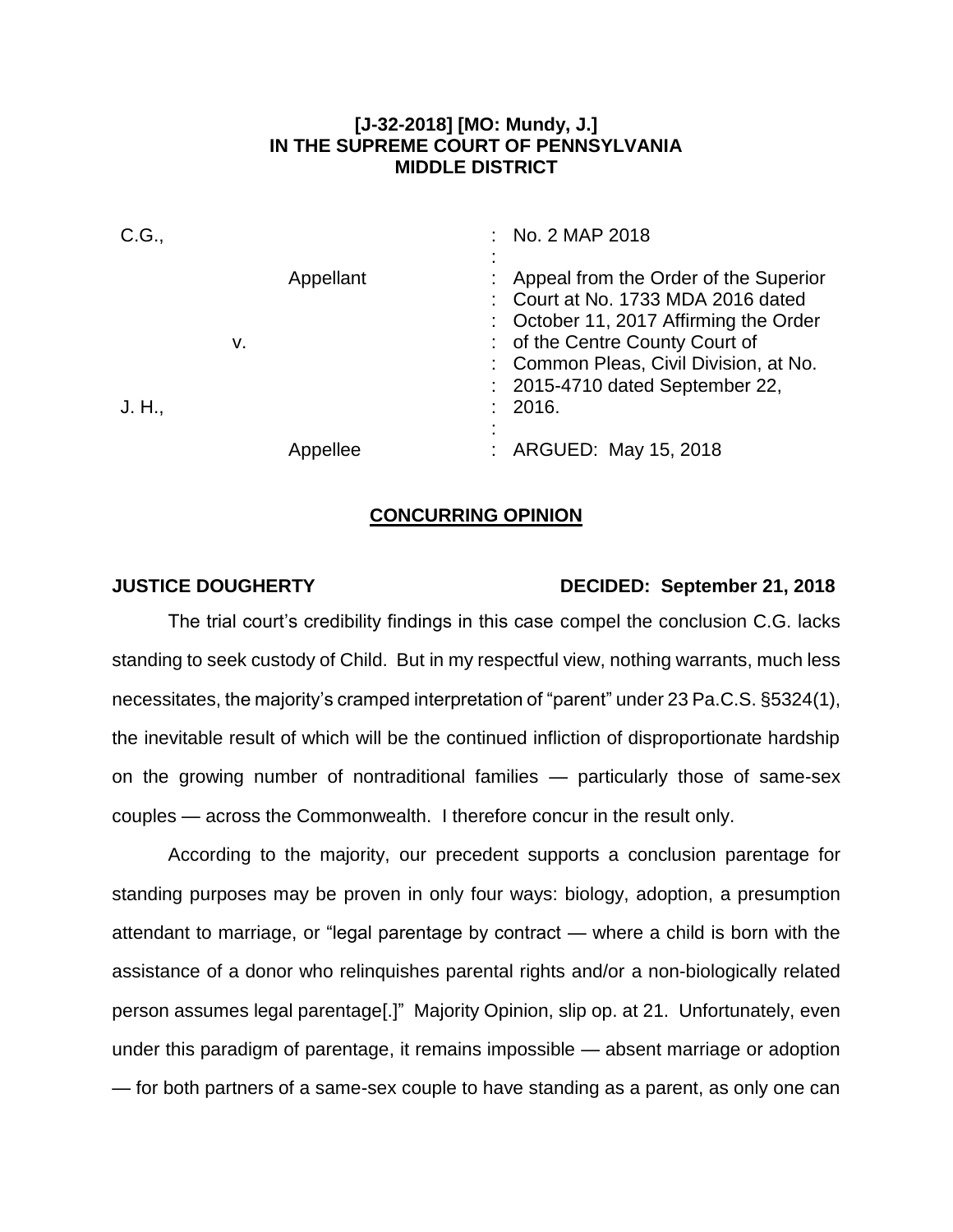be biologically related to the child or contract to assume legal parentage. I see no good reason why the Court should continue to impose such an overly-restrictive formulation, which fails to take into account equitable principles and may ultimately frustrate the paramount concern of protecting a child's best interests. *See* Douglas NeJaime, *The Nature of Parenthood*, 126 Yale L.J. 2260, 2289 (2017) ("[E]ven as principles of gender and sexual-orientation equality have animated shifts in parental recognition, parentage law continues to draw distinctions that carry forward legacies of inequality embedded in frameworks forged in earlier eras.").

The majority correctly observes the reality that what comprises a family is an evolving concept. *See* Majority Opinion, slip op. at 15, *citing Troxel v. Granville*, 530 U.S. 57, 63 (2000) ("The demographic changes of the past century make it difficult to speak of an average American family. The composition of families varies greatly from household to household."); *J.A.L. v. E.P.H.*, 682 A.2d 1314, 1320 (Pa. Super. 1996) ("In today's society, where increased mobility, changes in social mores and increased individual freedom have created a wide spectrum of arrangements filling the role of the traditional nuclear family, flexibility in the application of standing principles is required in order to adapt those principles to the interests of each particular child."). Yet despite recognizing the diverse range of parental configurations that now exist, the majority interprets our case law in a manner that continues to primarily tether parentage to traditional notions of biology and adoption. There is a very real and grave risk to this approach, to children and putative parents alike. *See Brooke S.B. v. Eizabeth A.C.C.*, 61 N.E.3d 488, 499 (N.Y. 2016) ("A growing body of social science reveals the trauma children suffer as a result of separation from a primary attachment figure — such as a de facto parent — regardless of that figure's biological or adoptive ties to the children[.]") (collecting sources); NeJaime, 126 Yale L.J. at 2322 ("The harms of nonrecognition are not only practical but expressive.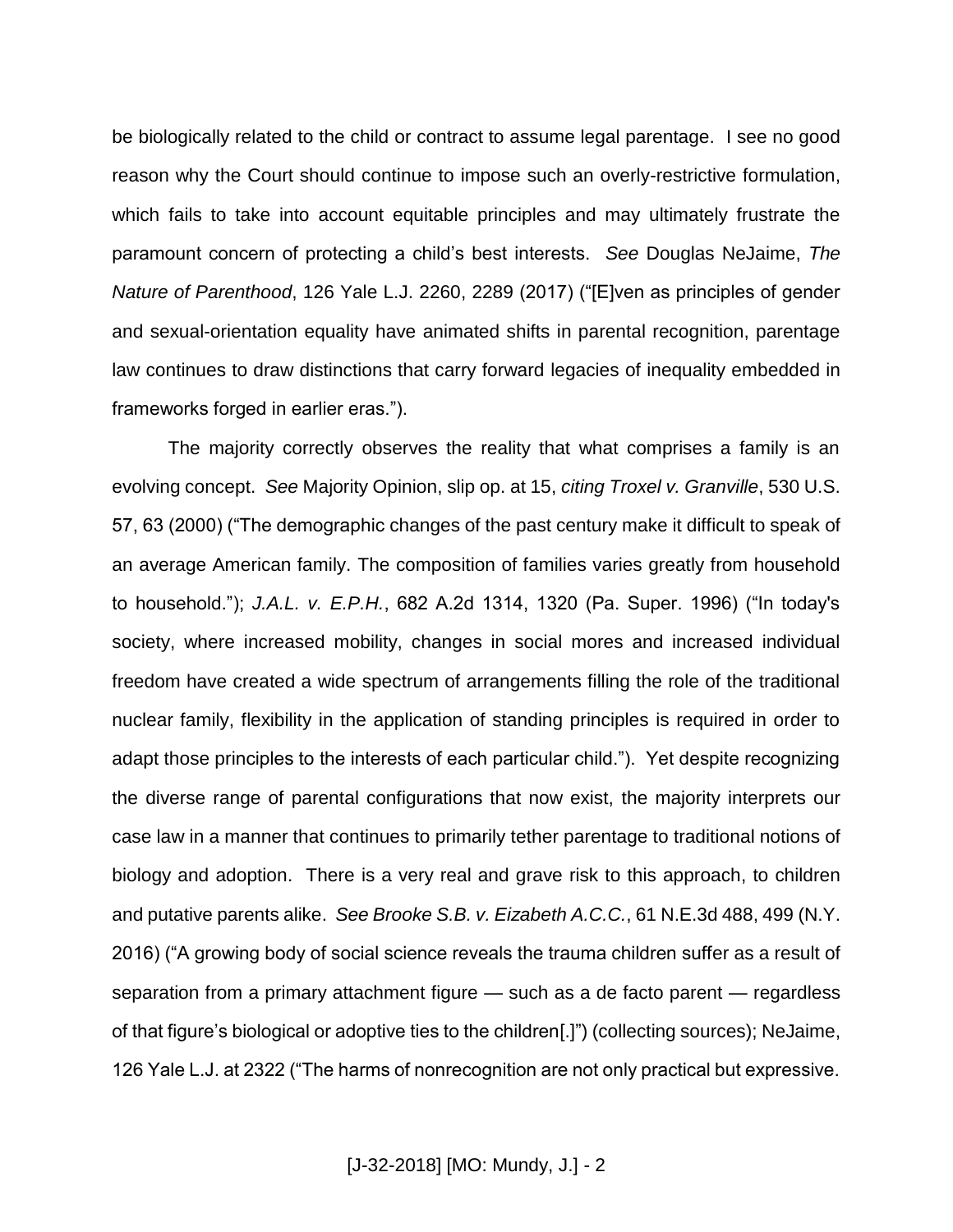Courts routinely term those who serve as parents but lack biological ties "nonparents" casting them as third parties who are otherwise strangers to the family.").<sup>1</sup>

Cognizant of these potential harms, I would not interpret our case law so narrowly. Instead, I believe there is room in our precedent — particularly in the absence of any guidance from the legislature — to conclude an individual who lacks biological, adoptive, or marital ties may nevertheless establish standing as a parent to seek custody under 23 Pa.C.S. §5324(1). *See Sinnott v. Peck*, 180 A.3d 560, 573 (Vt. 2017) ("[T]he Legislature's inaction to date is not an impediment to our own obligation to resolve the specific cases before us by developing a consistent and coherent approach to defining parenthood within the construct that the Legislature has given us and our prior case law; in fact, it creates a more urgent need for us to act."). Such is certainly the trend in other states. *See id.* at 569-72 (detailing cases that "reinforce the modern trend" of analyzing nonbiological, non-adoptive, and non-marital parenthood by "focusing on the parties' agreement and intentions at the time they brought a child into their home"); NeJaime, 126 Yale L.J. at 2260 (explaining "the law increasingly . . . recognizes parents on not only biological but also social grounds" and offering comprehensive analysis of legal trends).

In line with this trend in other jurisdictions, C.G. asks this Court "to clarify that parentage may not only be determined by biology or adoption, but also by the intent of parties who create a child together using assisted reproductive technology, and then coparent that child together." C.G.'s Brief at 21. In her view, parentage "turns on whether

 $\overline{a}$ 

<sup>&</sup>lt;sup>1</sup> I do not intend to minimize the significant and fundamental right of biological or adoptive parents to control the upbringing of their children. As the majority properly appreciates, the interest of parents in the care, custody, and control of their children "is perhaps the oldest [of the] fundamental liberty interest[s.]" Majority Opinion, slip op. at 11, *quoting Troxel*, 530 U.S. at 65. This fundamental right necessarily militates caution in expanding the category of those who may be identified as a "parent." However, in my respectful view, the law need not deny the salience of biological or adoptive bonds to recognize the validity of additional indicia of parenthood.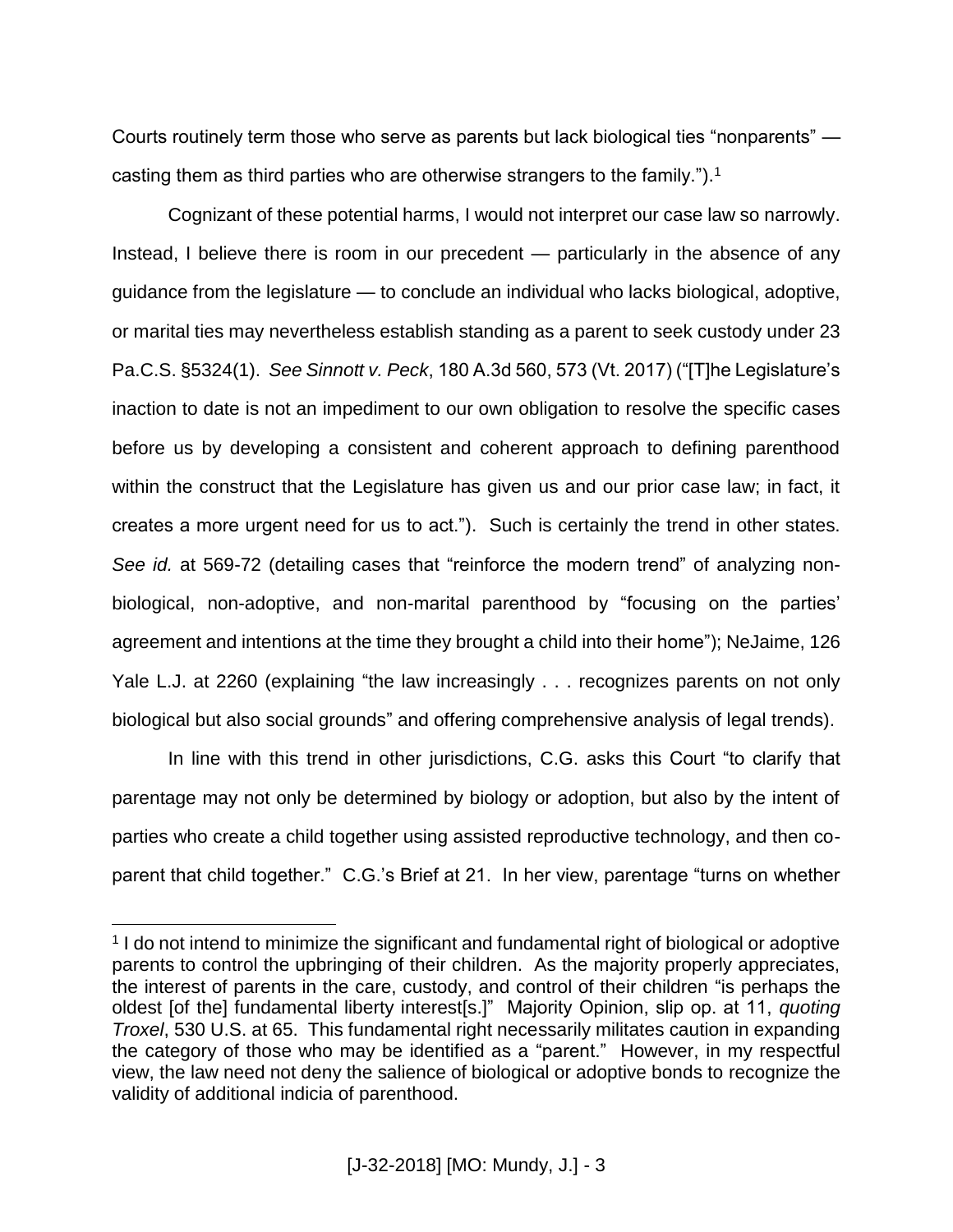the party in question had agreed to the conception of the child and whether that party had intended to parent the child following the child's birth." *Id*. at 34. Justice Wecht would similarly "embrace an intent-based test for parentage for persons pursuing parentage through" assisted reproductive technology. Concurring Opinion, slip op. at 7 (Wecht, J.).

In my view, it is unnecessary at this juncture to endorse any particular new test for establishing standing as a parent. As noted, the nature of the family in the modern era continues to evolve, and the various alternative tests proffered above, as well as the tests adopted by other jurisdictions, strongly suggest there may not be a one-size-fits-all approach to adequately address each unique familial situation. *See Brooke S.B.*, 61 N.E.3d at 500-01 (rejecting premise it must "declare that one test would be appropriate for all situations" and thus declining to decide whether, in a case where a biological or adoptive parent consented to the creation of a parent-like-relationship between his or her partner and child after conception, the partner would have standing).

In any event, I am constrained to agree with the majority that "the trial court found as fact that the parties did not mutually intend to conceive and raise a child, and the parties did not jointly participate in the process." Majority Opinion, slip op. at 21 n.11. Those findings — which this Court is bound to accept, no matter how seemingly harsh their effect — preclude a holding that C.G. has standing as a parent under any of the proffered definitions of intent-based parentage. Accordingly, I agree that C.G. is not entitled to the relief she seeks, and we must await another case with different facts before we may properly consider the invitation to expand the definition of "parent" under 23 Pa.C.S. §5324(1).<sup>2</sup>

 $\overline{a}$ 

 $2$  Parenthetically, I note my agreement with the majority that the bond between a third party and a child is not dispositive of *in loco parentis* standing. Furthermore, with regard to the issue of post-separation conduct, I agree "the relevant time frame to determine whether a party stands in loco parentis is when the party developed the relationship with the child with the acquiescence or encouragement of the natural parent." Majority